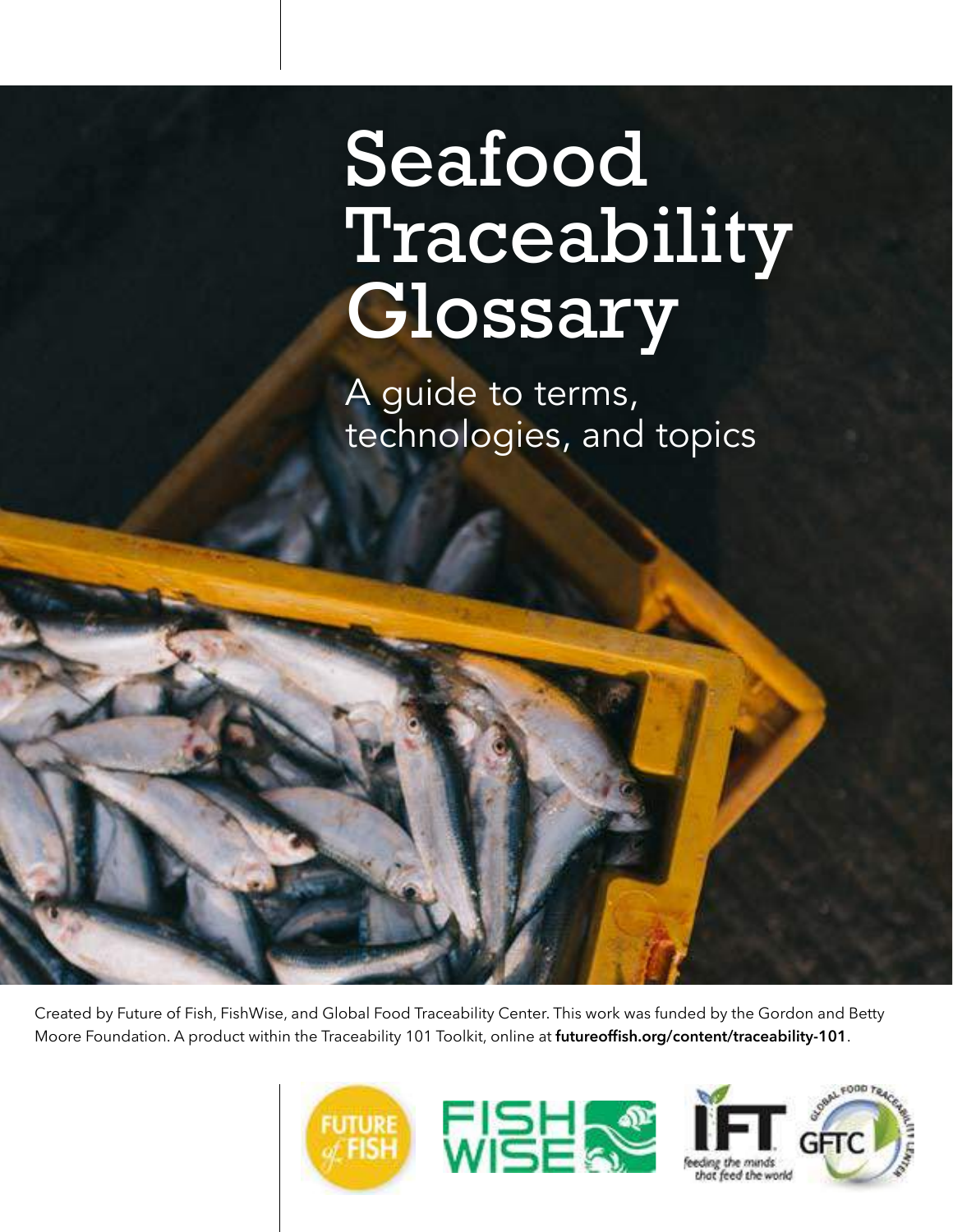#### **3** Seafood Traceability Glossary

# Supply Chain Actors

#### **AQUACULTURE FACILITY**

The physical location at which marine or freshwater fish, shellfish, or plants are bred, reared, and harvested. Aquaculture (or fish farming) produces food fish, sport fish, bait fish, ornamental fish, crustaceans, mollusks, algae, sea vegetables, and fish eggs.

#### **BROADLINE DISTRIBUTOR**

Very large distributor of food products and other supplies that serves restaurant and foodservice establishments. Typically, broadline distributors purchase products from hundreds, if not thousands, of suppliers and food processing companies.

#### **BROKER (ALSO, TRADER)**

Person who buys, sells, arranges, and negotiates the sale of seafood be tween and among *[producers,](#page-2-0) [buyers](#page-1-0)*, and sellers. Brokers sometimes have access to markets that others cannot access. Brokers often do not handle the seafood physically, but make arrangements for the sale and transporta tion of that product.

## <span id="page-1-0"></span>**BUYER**

Person working for a wholesaler, retailer, or restaurant who is responsible for purchasing seafood products that meet pre-established requirements for price, quality, and consumer preference. Buyers maintain *inventory* and identify and establish new, direct supplier relationships. Depending on the type of business and the location, buyers may buy direct from fishers, pro cessors, or *[wholesalers](#page-2-1)*.

#### **CHEF**

A trained professional cook who is skilled in recipe creation and food preparation. Chefs working in food service establishments are typically re sponsible for planning menus, purchasing food, managing kitchen staff, and communicating with front-of-house staff.

We have organized glossary terms into categories to help orient the reader. Within categories, terms are listed alphabetically. The first section of the glossary provides an overview of the categories for quick reference.

## **COLD STORAGE**

Refrigerator or freezer warehouse that stores seafood product for later use by seafood processors or wholesalers. Commercial cold-storage operators charge a daily, weekly, or monthly fee for storage space and to ensure that proper temperatures are maintained.

## <span id="page-1-1"></span>**CONSUMER**

Person who ultimately buys (and potentially eats) a seafood product, and where the supply chain ends. Typically, the consumer purchases the prod uct from a restaurant or retail location, though some will buy direct from producers.

#### **CUSTOMER**

A business or individual that receives product from a trading partner along the supply chain. Note that in this context, the term refers to a business-tobusiness (B2B) transaction and not the consumer.

#### **DEALER**

Person or business that participates in the sale and processing of seafood. In some countries, accurate dealer records of fish landings and sales data are

# <span id="page-1-2"></span>Introduction

This document provides definitions for common vocabulary associated with traceability, traceability technology products and systems, and seafood supply chains. Illustrations, diagrams, and photographs of select terms have also been included to provide additional clarification.

This glossary is a living document that will continue to be expanded as new technologies, systems, and initiatives evolve. The online version of this docu ment will be the most up to date, with periodic revisions made to the down loadable PDF.

# LIST OF CATEGORIES

## **Some Common Abbreviations**

#### **ASN**

advance shipping notice

**CTE**

critical tracking event

**EDI**

Electronic Data Interchange

## **EPC**

Electronic Product Code

#### **ERP**

Enterprise Resource Planning

#### **GTIN**

Global Trade Item Number

#### **IUU**

illegal, unreported, and unregulated

## **KDE**

key data element

## **RFID**

radio frequency identification

## **SSCC**

serial shipping con tainer code

#### **SKU**

stock keeping unit

**XML** Extensible Markup Language

## **SUPPLY CHAIN ACTORS**

Key trading partners and stakeholders involved in moving wild and farmed seafood from harvest to consumer.

## **SUPPLY CHAIN STRUCTURE**

Terms related to the physical configuration of seafood supply chains and product flow.

#### **TRACEABILITY SYSTEMS & PROCESSES**

The various types of track and trace hardware and software combinations, the kinds of data they col lect and share, internal processes associated with traceability, and the five core business functions of end-to-end traceability.

## **HARDWARE FOR DATA CAPTURE**

Products, equipment and labels used for capturing and displaying data.

#### **DATA**

Types of information collected in seafood supply chains.

#### **DATA PROCESSES**

Terms associated with data management (capturing, storing, and sharing) relevant to movement of seafood product through the supply chain.

#### **SUPPLY CHAIN PROCESSES**

Terms associated with business transactions, product manipulation and transformation relevant to movement of seafood product through the supply chain.

#### **LOGISTICS AND PRODUCT CHARACTERISTICS**

Units of product, specific documents related to products, and other physical materials associated with seafood products.

#### **ORGANIZATIONS**

Key institutions that play a role in seafood supply chain function and traceability.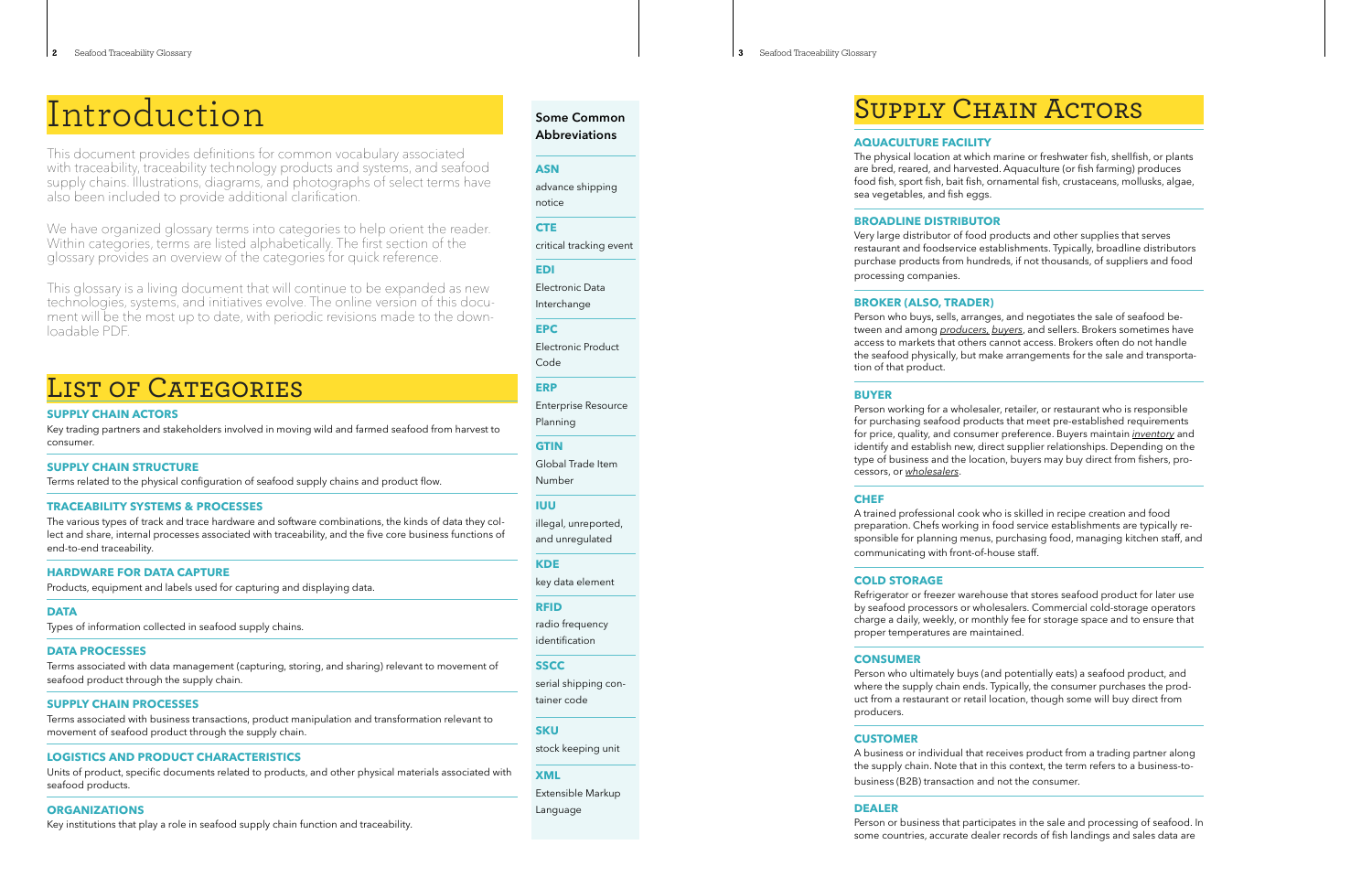required by the government or by fishery managers.

#### **DISTRIBUTOR**

Person or business selling seafood to restaurants or retailers. Most distribu tors buy from *[processors](#page-2-2)* or *[wholesalers](#page-2-1)*, though some distributors buy direct from fish auctions or *[producers](#page-2-0)*. Others also dabble in processing.

#### <span id="page-2-4"></span>**END BUYER**

Retail or restaurant business that sells seafood to the final consumer. This is often confused with the consumer—the person who purchases seafood from a retail store or restaurant.

#### **ENUMERATOR**

Person who meets boats at the dock to count, weigh, grade, and record landings for fishery management or tax purposes. Enumerators usually are employed by the local government or a local NGO.

#### **EXPORTER**

Person or business shipping seafood out of the country in which it was caught, landed, or processed. Most often, the export will be to a wholesaler who receives the product in the new country.

#### **FIRST RECEIVER**

Buyer (usually a processor or wholesaler) who purchases seafood directly from the producer. The first receiver can also be a fish auction.

#### **FISHER**

A person who catches wild fishery resources (e.g., fish, shellfish, crustaceans) for income or for sport.

#### **FOODSERVICE**

Business or organization that prepares meals in large volumes. Foodservice includes independent restaurants, chain restaurants, universities, hotels, government and hospital cafeterias, and caterers.

#### **IMPORTER**

Person or business that brings in seafood from another country for the pur pose of resale, usually to a *[wholesaler](#page-2-1)*.

#### <span id="page-2-3"></span>**MIDDLEMAN**

Person, especially in artisanal fisheries, that receives the product from the producer and passes along to the dealer or processor. Can also refer more generally to any node in the supply chain after producer and before the end buyer.

#### <span id="page-2-2"></span>**PRIMARY PROCESSOR**

Person or business that performs the first steps in seafood processing, including heading, gutting, scaling, and deboning finfish, shucking shellfish, and holding crustaceans in live tanks.

#### <span id="page-2-0"></span>**PRODUCER**

Fisher or aquaculture facility that harvests fish or shellfish.

#### **PURCHASING MANAGER**

The person in a company responsible for purchasing inputs for production (as in the case of secondary processors and distributors) or products for final sale (as in the case of restaurants and retail establishments). Purchasing managers may follow purchasing criteria related to certain product attri -

butes, quality, or price.

#### **RESTAURATEUR**

A person who owns and operates a restaurant.

#### **RETAILER**

Person or business that sells seafood to the consumer, as opposed to an other business or wholesaler.

#### **SECONDARY PROCESSOR**

Person or business that receives seafood from a primary processor (or other secondary processor) in order to process the seafood further before sale. Secondary processing could involve filleting, portioning, cooking, canning, smoking, adding other ingredients, or merely thawing, refreezing, then repackaging.

#### **SPECIALTY DISTRIBUTOR**

Person or business specializing in the sale of seafood items that command a premium price based on quality or other preferred attributes.

#### **SUPPLIER**

Person or business buying seafood from a wholesaler, or in the case of some artisanal fisheries, from a producer, with intent to sell to restaurants or retail ers who serve consumers.

#### **TRADING PARTNER**

Any person or business that affects the flow of goods through a supply chain. Examples include producers, processors, third-party logistics provid ers, wholesalers, distributors, retailers, and foodservice operators.

#### <span id="page-2-5"></span>**TRANSPORTER**

Person or business responsible for moving seafood from one point in the supply chain to another. Often a third party that specializes in seafood and other cold transport. Transporters do not transform the products they trans port, but may provide cold storage services.

#### **VESSEL OWNER**

The person or entity (sometimes a company or group of investors) that owns a fishing vessel (and usually also one or more fishing licenses attached to the vessel). Vessel owners may also be captains, or they may hire a crew and captain to fish on their behalf.

#### <span id="page-2-1"></span>**WHOLESALER**

Person or business that purchases seafood for the purpose of resale to another business in the supply chain.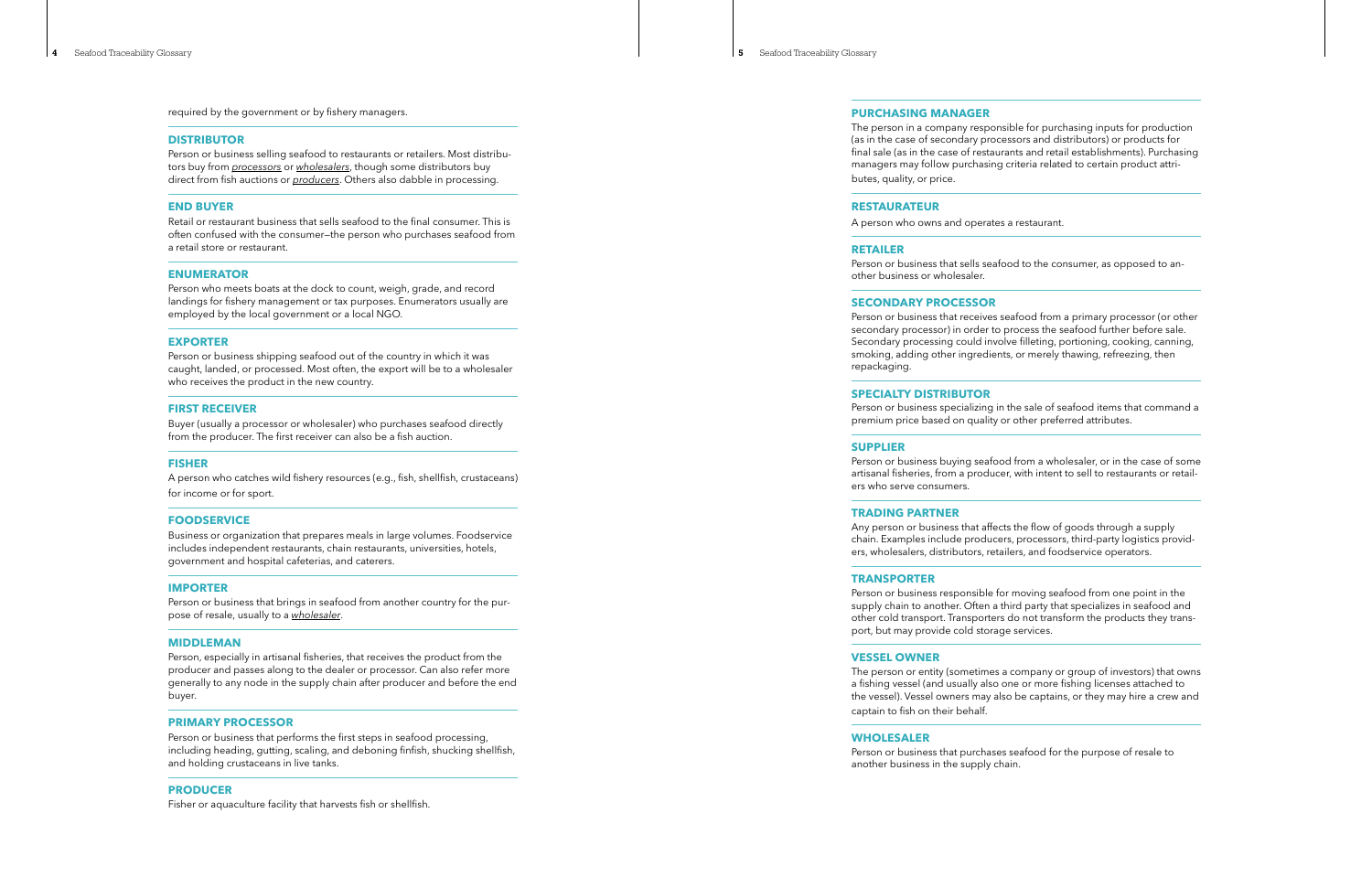# Supply Chain Structure

#### **COLD CHAIN**

Supply chain that also serves to maintain products at or below a particular temperature through refrigerated storage and transport.

#### **DOWNSTREAM**

Any successive stage of the seafood production process that involves pro cessing, packaging, and sale of a finished product that actually reaches the consumer. Downstream is the direction of the supply chain away from the *[producer](#page-2-0)* and toward the *[consumer](#page-1-1)*. For example, packaging is a down stream stage from fish-cutting and processing.

#### <span id="page-3-0"></span>**FISHERY**

A defined entity representing the human, biological, geographical, and physical agents and processes involved with raising or harvesting specific fish. That could include, but is not limited to, the people involved (e.g., fish ers, processors, scientists, etc.), the species or type of fish, landing location, area of water or seabed, catch method or gear type, class of boats, and purpose of the activities (e.g., commercial, recreational, protected reserve).

#### **FRAGMENTATION**

Having different components of seafood processing located in different places or performed by different companies. Fragmentation makes it dif ficult to maintain accurate information flow between and among companies.

#### **HORIZONTAL CONCENTRATION**

Occurs when a few firms dominate a particular node in the supply chain and can control the flow and pricing of a product or products. In artisanal fisher ies, this often is seen as a single *[middleman](#page-2-3)* aggregating catch from multiple fishers.

#### **STAKEHOLDER ECOSYSTEM**

The network of supply chain companies and other organizations (e.g., NGOs and government agencies) directly and indirectly involved with the production, processing, transporting, and final sale of a seafood prod uct. The interaction of players within the network may be competitive or

Supply "chain" diagram:



the reality:



cooperative, antagonistic or synergistic. (See also *[fishery](#page-3-0)* )

#### **SUPPLY CHAIN**

People and businesses involved with the production, processing, broker ing, and distribution of seafood from fisher to consumer. Seafood may be transformed multiple times along the supply chain as it changes hands from one member of the supply chain to another.

#### **UPSTREAM**

Any stage of the seafood production process that occurs prior to another supply chain process. Upstream is the direction of the supply chain toward the producer and away from the consumer. As another example, *[primary](#page-2-2)  [processors](#page-2-2)* are upstream from *[wholesalers](#page-2-1)* .

#### **VERTICAL INTEGRATION**

Consolidation of multiple points on the supply chain into a single company. In seafood, a vertically integrated company may own seafood vessels as well as processing facilities.



# PROCESSES

#### **BATCH TRACEABILITY**

Ability to track information about a group of seafood products (referred to as a batch) that have a similar attributes such as harvest location, species name, harvest date, and processing location.

#### **COMMERCIAL TRACEABILITY**

The sharing of minimal data required to enable supply chain traceability without sharing proprietary or confidential data.

#### **DATA VERIFICATION**

The capacity to cross-check product or company-level information at any point in the supply chain with data supplied by other stakeholders or vet ted by third parties. Data verification is critical for proving the legitimacy of the data and for preventing what might develop as traceability fraud. Verification can include mass-balance; data entry checks; restrictions on the ability to delete or modify data at a later date; verification of data accuracy via fish tickets or landing documents; verification of legal fishing through vessel monitoring systems (VMS) or AIS operations; and certificate status for health code or chain of custody compliance. Data Verification is one of the *[five core business functions of traceability](http://futureoffish.org/content/t101-five-core-functions)* identified by Future of Fish.

#### **ELECTRONIC TRACEABILITY**

Seafood product information relevant to traceability is recorded, stored, shared, and accessed via electronic means as opposed to using a paperbased system. Elements of electronic traceability may include computerized or cloud-based databases, enterprise resource planning (ERP), Electronic Data Interchange (EDI), data standards, and barcodes or RFID systems (to name a few).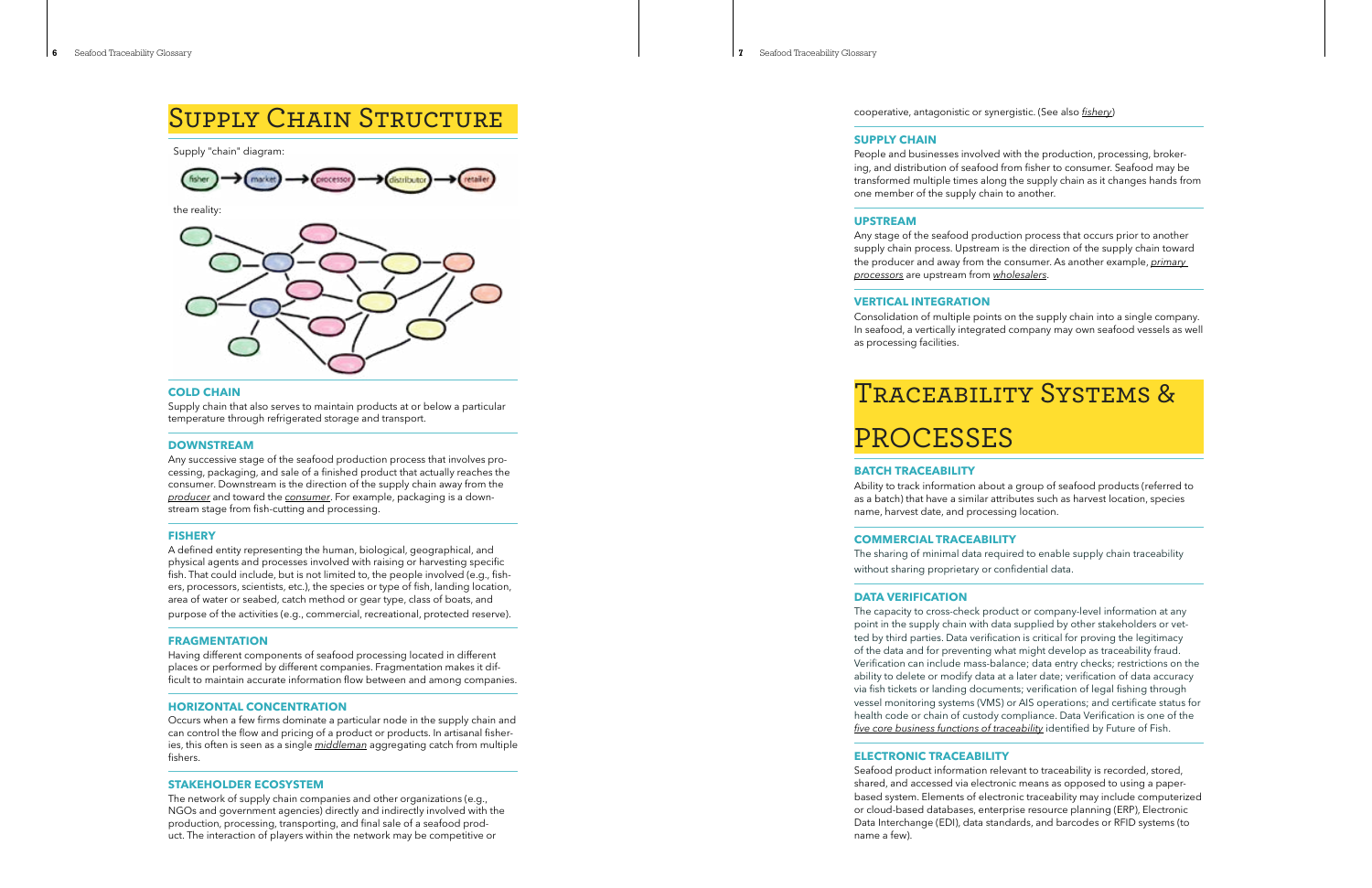#### **ENTERPRISE RESOURCE PLANNING (ERP)**

Business management software used internally to collect and monitor infor mation related to seafood business processes, such as purchasing, process ing, marketing, sales, accounting, and inventory management.

#### **EXTERNAL TRACEABILITY**

The ability to track key data elements and other information about a sea food product as it moves between trading partners and through the supply chain. At a minimum, external traceability is one-up, one-down traceability. Increasingly, cloud-based data systems can also provide external traceabil ity. Such cloud-based systems allow trading partners to capture, store, share and access product-level information across multiple nodes and potentially, the whole supply chain. The ability to perform external traceability depends on each trading partner having adequate internal traceability. External traceability also hinges on trading partners making commitments to share relevant information with other trading partners, either in one-up, one-down

fashion or via a cloud-based system.

#### **FISHERY INFORMATION SYSTEMS (FIS)**

A general term used to describe an electronic data system to collect, man age, and share fisheries information for a wide variety of uses.

#### **INTEGRATED HARDWARE TRACEABILITY**

Includes *[barcodes](#page-5-0)*, *[readers](#page-5-1)*, *[RFID tags](#page-5-2)*, and scanners to record information related to seafood products for traceability purposes. Integrated systems typically dovetail with a company's computer systems, such as financial, information technology, and inventory management systems.

#### **INTERNAL TRACEABILITY**

The ability of a company to both track and preserve information about individual batches or units as they move through its facility. The tracking and data preservation must exist throughout all internal processes, such as when a batch or unit is aggregated, disaggregated, transformed, transported or otherwise altered.

#### **MOCK RECALL**

A planned internal event practiced by processors, distributors, retailers and others in the supply chain on a routine basis to test the responsiveness and effectiveness of their individual recall plans, traceability systems, and recall procedures.

#### **ONE-UP, ONE-DOWN**

Record-keeping to track purchases (one up) and sales (one down) of all sea food products that move through a particular entity in the supply chain. This process is required by some countries for product recall purposes and is a form of traceability that is part of a larger whole chain traceability system.

#### **PAPER-BASED TRACEABILITY**

System using paper records, such as trip tickets, bills of lading, purchase orders, invoices, and handwritten labels to capture, store, and share infor mation about seafood products for the purpose of traceability. Paper-based traceability is widespread in the seafood industry and may involve a combi nation of printed and scanned documents sent via email.

#### **PRODUCT-DATA PAIRING**

Product-data pairing is the physical attachment of product information to

the product itself. This can be achieved with a *[barcode](#page-5-0)*, *[RFID chip](#page-5-2)*, *[QR code](#page-5-3)*, or alphanumeric (human-readable) code that journeys with the product as it moves through the supply chain. Under this approach, information about each product accumulates through each step, eliminating the problem of data attrition that occurs with internal traceability. Product-data pairing is one of the *[five core business functions of traceability](http://futureoffish.org/content/t101-five-core-functions)* identified by Future of Fish.

#### **SUPPLY CHAIN VISIBILITY**

The ability to know information about the companies supplying prod ucts—specifically where they are located, what they do, how they do it, and whether their licenses and practices fall within legal limits. The focus of sup ply chain visibility is at the company or facility level, not at the product level. Its key value is proof of compliance with requirements such as sustainability certifications and *[IUU](#page-6-0)* regulations, as well as with risk management. Supply Chain Visibility is one of the *[five core business functions of traceability](http://futureoffish.org/content/t101-five-core-functions)* identi fied by Future of Fish.

#### **TECHNOLOGY ARCHITECTURE**

A set of standards, protocols and processes designed to provide a blueprint of how various technology platforms can work together towards a common goal. For the purpose of traceability, a technology architecture is used to en able interoperability of systems to allow for seamless data flow and autho rized access through the supply chain.

#### **TRACK-FORWARD AND TRACE-BACK EXERCISES**

Activities undertaken as-needed by a company to test the ability of its trace ability system to provide accurate information about product origin and destination. The exercises are often undertaken to ensure efficient process is in place for emergency recall purposes but are relevant for other risk mitigation. See overview here. **Track-forward exercises** involve the ability to accurately identify and report on information related to a target/recalled product including: quantity of units involving target product produced on a given day; names of customers that received target product and quantity received by each; target product still in inventory or in storage; products into which target product was an ingredient; write-offs or stock waste of tar get product; any other information related to destination of target product. **Trace-back exercises** involve the ability to accurately identify the origins of a target/recalled product, including: raw material suppliers; quantities of raw materials received on a particular date; manufacturing recipes or formu lations; production records (including staff working a particular shift); and any other information related to the origins of raw materials.

## **TRANSPARENCY (ESP. VS TRACEABILITY)**



The availability of accurate information about the companies, facilities, or supply-chain players involved with a product. As opposed to traceability, which involves information at the lot-level, transparency is information related to business practices, manufacturing processes, locations, licenses, certifications, and other factors that may be used for compliance or risk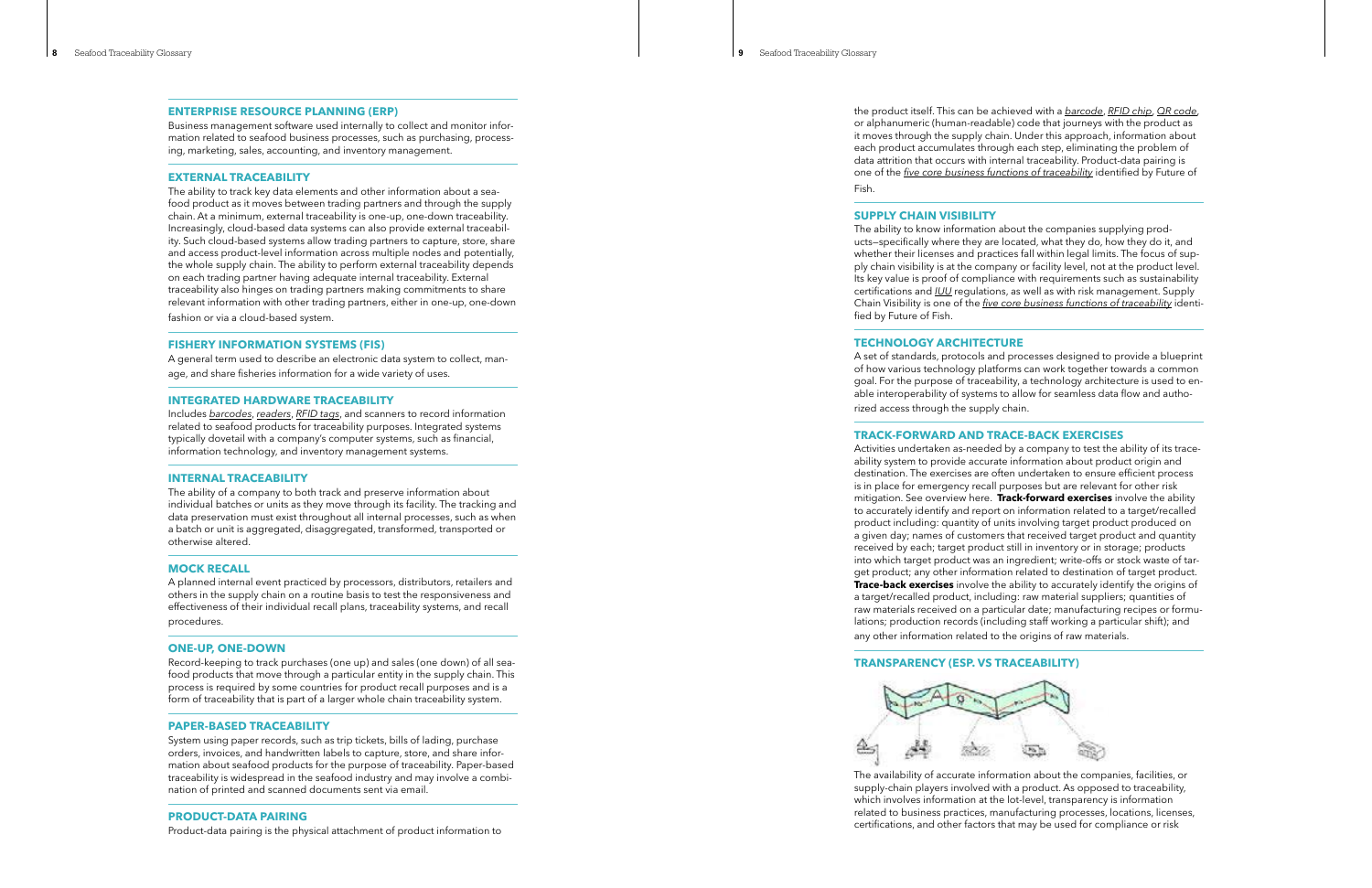management purposes.

#### **VERIFIABILITY (SEE ALSO DATA VERIFICATION)**

Ability to validate and confirm information about seafood origins and other characteristics that may be on a label or otherwise associated with a product.

#### **VESSEL-DOCK OR FARM LEVEL DATA CAPTURE**

One of the five core business functions of traceability technology, the ability to create a supply chain with verifiable, accurate, and traceable data starts with the capture of information at the point of harvest or with the first re ceiver (e.g., at the dock). Once collected, this information can be paired with the product and uploaded to a database, where it can be pushed through or accessed by the supply chain via one or more traceability technology systems. Vessel-Dock or Farm Level Data Capture is one of the *[five core](http://futureoffish.org/content/t101-five-core-functions)  [business functions of traceability](http://futureoffish.org/content/t101-five-core-functions)* identified by Future of Fish.

## HARDWARE FOR DATA CAPTURE

#### <span id="page-5-0"></span>**BARCODE**



A series of thin and thick lines that carry machine-readable information about a product. The bar coding standards for consumer products are EAN-8 (8-digits) and EAN-13 (13 digits). The standard used for logistical units is ITF 14 (14 digits). GS1-128 (up to 129 alpha-numeric characters) is used within the *[GS1](#page-11-0)* Standard to allow barcodes to include specific product attributes such as harvest dates, harvest locations, lot numbers, quantities, weights, and packing dates. The hardware for barcode labeling includes labels, label printers, scanners and computer systems.

#### **DATA CARRIERS**

Labels or tags containing data that are physically attached to a unit in order to pair data with a product. Data carriers can be machine-readable, such as *[barcodes](#page-5-0)* and *[RFID tags](#page-5-2)*, or may be human-readable, such as standard labels or both, such as hybrid labels.

#### **IDENTIFIERS**

The system of codes, including alphanumeric and symbolic codes, used in supply chains to record product data and differentiate specific units or batches. Identifiers may be embedded in *[barcode labels](#page-5-0)* or *[RFID tags](#page-5-2)*, both of which may be scanned and recorded in databases. Companies may generate their own identifiers, or they may use standard identifiers, such as those created by *[GS1](#page-11-0)* .

#### **LABELS (ALSO CASE MARKINGS)**

Informational tags, stickers, or printings on product packaging that provides details about the products.

**PRODUCT IDENTIFICATION**

The linking of a physical product throughout a firm's operations, including when product is disaggregated or transformed. Common practices include the use of *[barcodes](#page-5-0)*, *[QR codes](#page-5-3)*, physical stamps, and labels. *[\[1\]](#page-11-1)*

#### <span id="page-5-3"></span>**QR CODE**



Printed code that is readable by a smartphone camera and displays a specific webpage. QR codes on seafood labels usually are associated with information and photos about the seafood brand, fishery, fishers, or other information that tells the story of the fish.

#### <span id="page-5-1"></span>**READER**

A device used to retrieve information from a barcode or *[RFID](#page-5-2)* tag. Readers can be hand-held scanners or stationary devices, such as RFID readers that are mounted in loading doorways to read RFID tags as product is moving from one area within a facility to the next.

#### <span id="page-5-2"></span>**RADIO-FREQUENCY IDENTIFICATION (RFID)**



Technology that uses small tags attached to products to store and transmit *[electronic product codes \(EPC\)](#page-5-4)*. Passive RFID tags require the use of station ary or handheld readers that electronically prompt the tags to transmit data. Unlike barcodes, RFID tags do not need to be in the line of sight of a reader. Active RFID tags use their own power supplies to send information to read ers that can be up to a mile away. Implementation of RFID requires tags, labeling devices, *[readers](#page-5-1)*, and information technology systems.

## DATA

#### **BATCH NUMBER (ALSO LOT NUMBER)**

A unique alpha-numeric or *[barcode](#page-5-0)* identifier used to differentiate batches. Batch numbers are usually linked with production time and place, and are the cornerstones of traceability.

#### **CATCH ORIGIN**

Location where fish or shellfish are captured or harvested. This can be recorded precisely by vessels equipped with global positioning systems (GPS), or may refer broadly to a fishing region within the jurisdiction of a state or country or area of ocean if caught outside of jurisdictional waters.

<span id="page-5-4"></span>**COMMON NAME**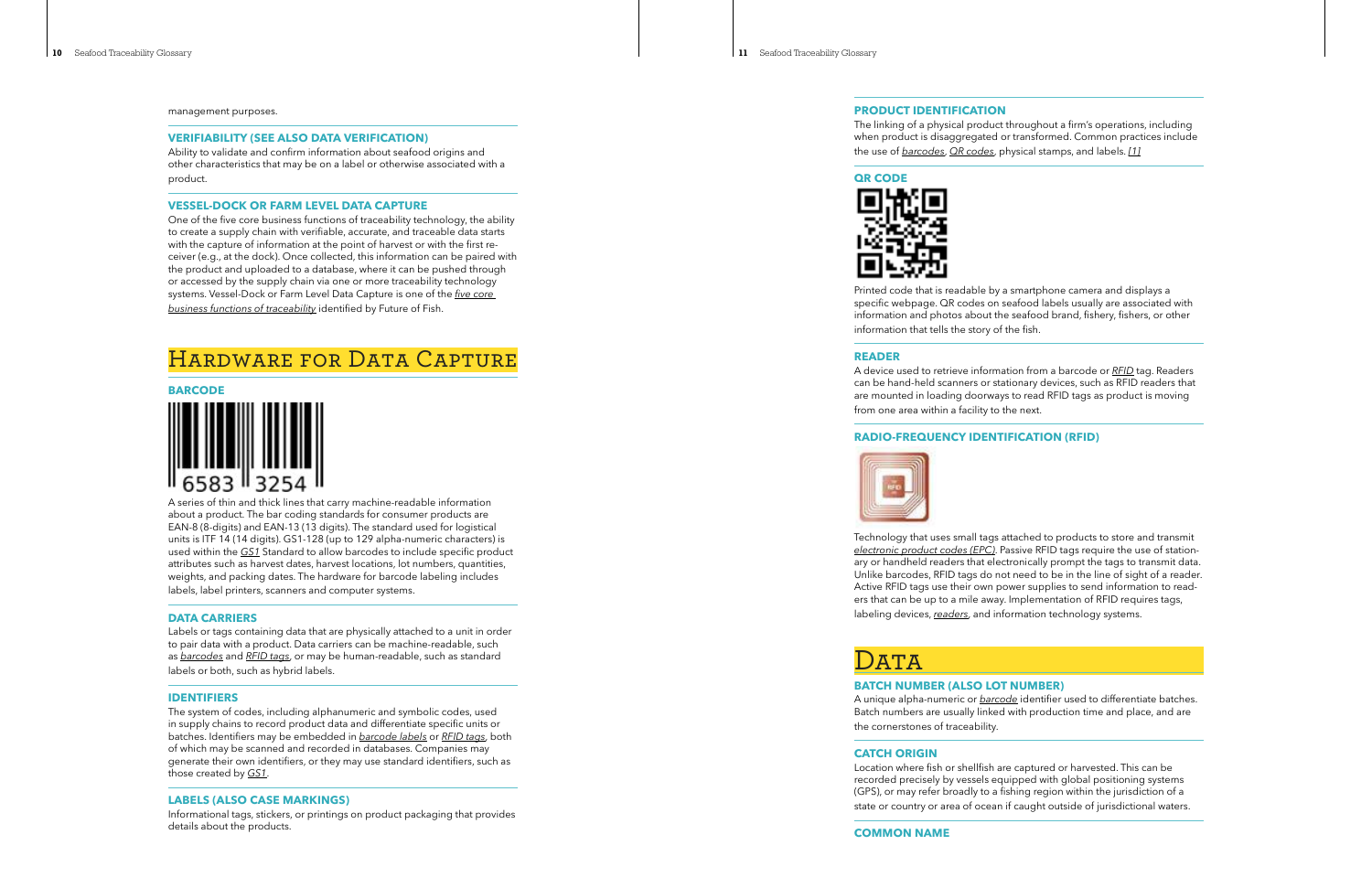The vernacular or colloquial name used for a biological species. In seafood, confusion can arise when the same common name is used for multiple different species of fish (e.g., "red snapper"), or when one species of fish is associated with multiple common names (e.g., mahimahi, dorado, and dolphinfish for one species: Coryphaena hippurus).

#### **ELECTRONIC PRODUCT CODE (EPC)**

A unique identifier used in *[RFID](#page-5-2)* tags to differentiate products in the supply chain. EPC is managed by EPCglobal, a joint nonprofit venture between *[GS1](#page-11-0)* and *[GS1 US](http://www.gs1us.org)*.

**GLOBAL TRADE ITEM NUMBER (GTIN)**



The *[GS1](#page-11-0)* standard for identifying items traded in a supply chain. GTINs are 14-digit identifiers to ensure uniqueness.

#### **HUMAN READABLE INFORMATION**



Information printed on a label that is easily read and understood without the need to decipher codes.

#### <span id="page-6-0"></span>**ILLEGAL, UNREPORTED, AND UNREGULATED (IUU)**

Illegal fishing activities are those being conducted without permission or in violation of formal laws and regulations. Unreported fishing occurs when landings are not reported to the government or fishery management au thority. Unregulated fishing is the harvesting of fish and shellfish stocks for which there are no conservation or management measures in place.

#### **KEY DATA ELEMENTS**

The different pieces of information that capture the who, what, where, and when of a seafood product as it moves through different *Critical Tracking Events* in the supply chain. Industry-wide agreement about what information needs to be captured continues to be a work-in-progress.

#### **LANDING LOCATION**

Location where fish or shellfish are off-loaded from a vessel. Note this data is different from the catch origin, which is where the product was harvested from the sea. Both landing location and catch origin are important data for verifying source information about a product and ensuring that products are traveling through legal and documented supply chains.

#### **LOT NUMBER (SEE BATCH NUMBER)**

#### **ONTOLOGY (ALSO VOCABULARY)**

A complex and formally defined, classified, and characterized set of con cepts and relationships (known together as terms) for use in information technology applications. Ontologies are useful for resolving ambiguities in datasets when performing data integration. Ontologies also can be called vocabularies, but vocabularies tend to be simpler and less formal sets of terms.

#### **SERIAL NUMBER**

An alphanumeric code used to identify a single unit for the lifetime of that unit. Most often, serial numbers are given sequential codes so that products within batches can be easily recalled if necessary.



#### **APHIA**

The underlying platform of the World Register of Marine Species (WoRMS) and its more than 80 related global, regional, and thematic species da tabases. Aphia is designed to capture taxonomic and related data and information, and includes an online editing environment, which allows easy access to experts so they can update the content of the database in a timely fashion. *[\[10\]](#page-1-2)*

#### **AUTOMATIC IDENTIFICATION SYSTEMS (AIS)**

An open and bidirectional (ship-to-ship, or ship-to-shore) satellite-based communication technology used at sea to automatically and continuously send data about a vessel and its whereabouts (e.g., name, flag, call-sign, size, type, lat-long position, course, speed, etc.). That information is acces sible by other vessels equipped with AIS, as well as by land-based receivers (e.g., Vessel Traffic Services). Recently AIS information has been made avail able online for public viewing and vessel tracking (e.g., *[Marine Traffic](https://www.marinetraffic.com/)*).

#### <span id="page-6-1"></span>**BLOCKCHAIN (ALSO DISTRIBUTED LEDGER)**

 A public, permanent, unalterable, and constantly updated digital file of encrypted transactions that is stored in multiple copies across a network of devices. Distributed ledgers are distributed databases with decentralized data management systems. Because every storage device has an exact and updated copy of the ledger, data can be verified, audited, and protected from fraud and tampering—an important feature when transactions are occurring among actors that do not know or trust one another. Blockchain (originally invented for the digital currency, Bitcoin) is one system that uses a distributed ledger in which transactions are stored as chained blocks of data. *[\[2\]](#page-11-2) [\[6\]](#page-1-2)*

#### **CATCH DOCUMENTATION AND TRACEABILITY (CDT)**

Catch Documentation and Traceability (CDT) is a system designed to docu ment and verify the legality of a seafood product at the point of catch or landing or anywhere along the supply chain by a member of the *a*. CDT was developed by USAID to help ensure that fishery resourcs from Southeast Asia are legally caught and properly labeled.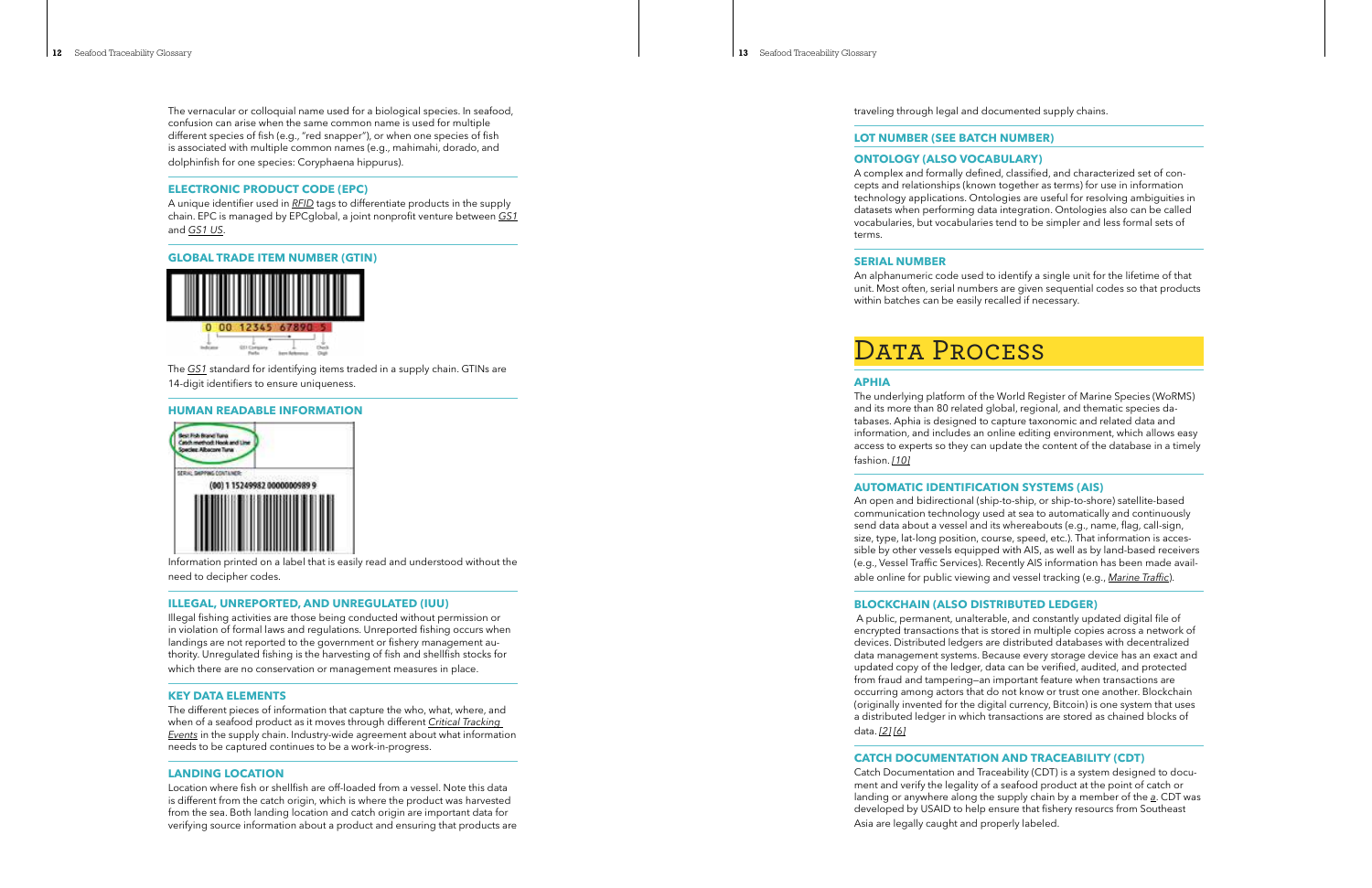**DATA ADDITION**



Refers to the successive linking of information as a product moves through the production process. At each step in production, additional data is cre ated and can be added to the product's information history. This informa tion may include addition of ingredients, time–temperature history, weight, portion size, and more. *[\[1\]](#page-11-1)*

#### **DATA COLLECTION**



Refers to how data are created and entered into the data system. For ex ample, scales used to weigh products may be connected to a data system electronically, or data may need to be transcribed manually. Barcode read ers and QR scanners commonly are used to read product IDs. *[\[1\]](#page-11-1)*

#### **DATA PARTITION**

Refers to determining which data need to be transmitted down the sup ply chain (external stream) and which data are kept within the firm (internal stream). Internal data may be partitioned further into data that need to be accessed readily (for example, in the case of a food safety recall), partitioned into a discrete "information silo," discarded at the firm level or archived data. *[\[1\]](#page-11-1)*

#### **DATA SECURITY**

Refers to the mechanisms or processes that establish security of the data within a system. These processes operate at the firm level and also along the supply chain and include the process for setting permissions, as well as determining which staff or trading partners can access data under what circumstances and for what length of time.

#### **DATA STORAGE**

Describes manner in which data is stored by a firm for all stages of the production process. For example, initial data may be stored and then ad ditional data linked to the older data, or perhaps data are only stored after the product has been shipped. Data storage can be on-site within a server housed at the facility or via a cloud-based database that can be accessed over the internet. Data storage is an ongoing process throughout a firm's operation. *[\[1\]](#page-11-1)*





#### **DATA TRANSMISSION**

The mechanisms and processes used to transmit data and information along the supply chain. For example, data may be physically attached to the prod uct, or transmitted electronically after the product has been shipped. *[\[1\]](#page-11-1)*

#### <span id="page-7-0"></span>**DECENTRALIZED DATA MANAGEMENT**

A distributed database that is managed by a network of devices adhering to a set of rules (computer code) regarding data structure, storage, sharing, encryption, and transactions.

#### **DISTRIBUTED DATABASE**



#### **CENTRALIZED DECENTRALIZED DISTRIBUTED**

Data that is stored across a network of devices as opposed to being stored in a central database on a single computer, or attached to a common (centralized) processing unit. A distributed database can have centralized management system (e.g., a single company that owns the data and can run queries or analytics) or a *[decentralized data management system](#page-7-0)* (as is the case with *[distributed ledgers](#page-6-1)*).

#### **ELECTRONIC DATA INTERCHANGE (EDI)**

The electronic transfer of data among computer systems using standardized data formats. EDI allows different software applications at different trading partners to communicate with each other and send and receive transaction al data such as purchase orders, invoices, and notices of receipt without the need for human intervention.

#### **INTEROPERABILITY**

The ability of different information technology systems or software pro grams to communicate seamlessly for the purpose of exchanging and using data. For systems to be truly interoperable, they must have both *[semantic](#page-8-0)* (common meaning) and *syntactic* (common format) interoperability.

#### **NODE**

node

A distinct entity in a supply chain (e.g., fisher, receiver, processor, cold stor age, distributor, retailer) that may be responsible for capturing, inputting, storing, or sharing data.

# **ON-BOARD MONITORING SYSTEMS**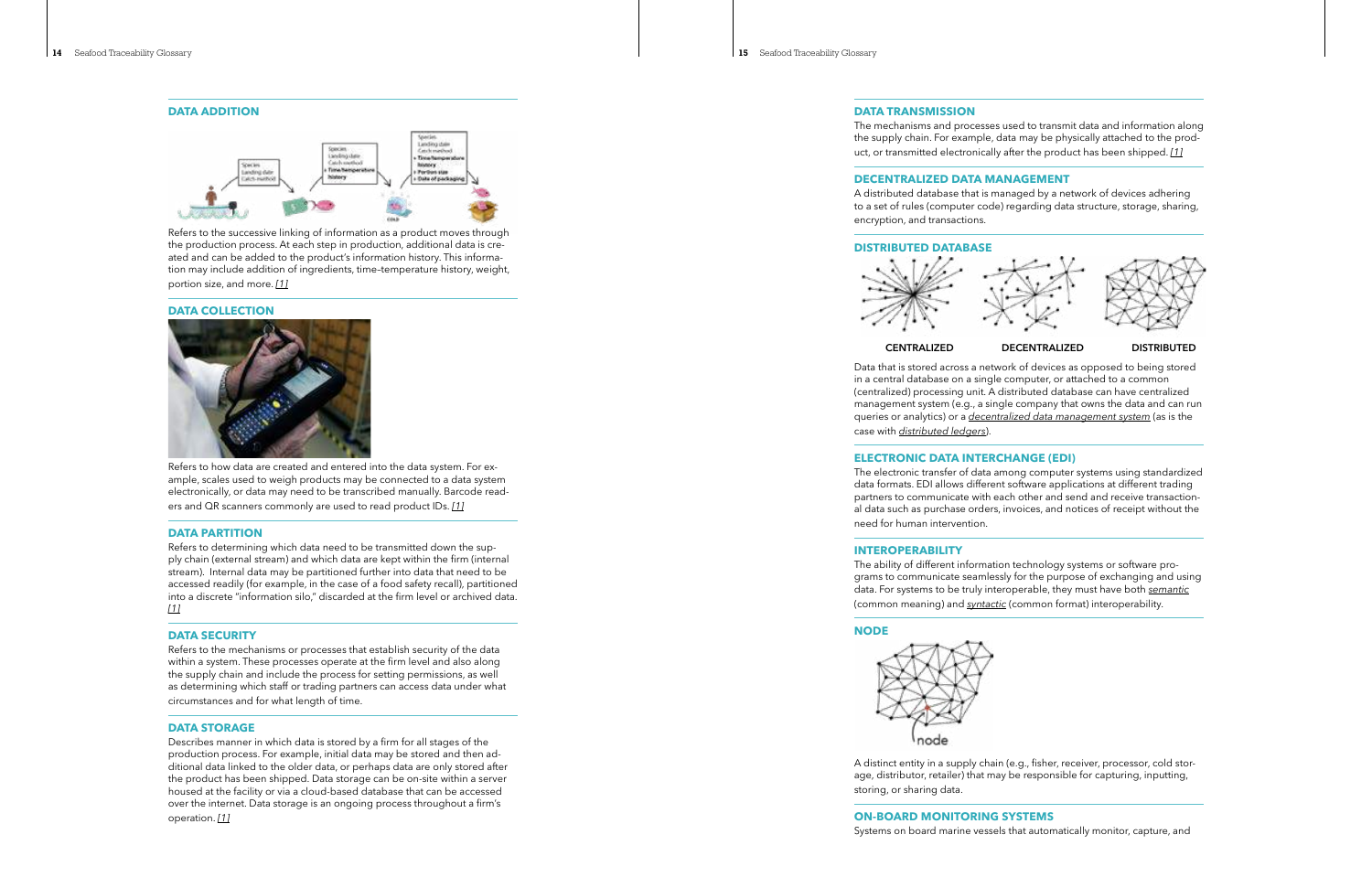record vessel activity and systems status data using measurements and sen sors. That data may be displayed in real time for the captain, transmitted to an on-shore receiver, or recorded and stored in the vessel's "black box".

#### **PERMISSION-BASED SHARING**

Within the context of cloud-based traceability systems, permission-based sharing allows a seafood company to specify which pieces of information it can share with certain trading partners in the supply chain, and which data it prefers to conceal. This information usually pertains to prices and quantities, but also may include more specific product-level data such as harvest loca tion, vessel name, and harvest date (to name a few).

#### <span id="page-8-0"></span>**SEMANTIC INTEROPERABILITY**

The ability to communicate accurate and useful information automatically among two or more software programs or computer systems. Semantic interoperability requires an agreed-upon set of standardized vocabulary so that there is no ambiguity; the meaning of the information sent is identical to how the receiver interprets and understands it.

#### **SYNTACTIC INTEROPERABILITY**

The ability of computer systems or software programs to communicate with one another. Syntactic interoperability involves agreed upon standards re lated to data formatting and communication protocols, such as XML or SQL. The presence of syntactic interoperability does not ensure that the data transmitted from a sender will be interpreted accurately by a receiver; that requires semantic interoperability.

#### **VESSEL MONITORING SYSTEMS (VMS)**

The general term for on-board surveillance systems that enable environ mental and fishery regulatory agencies to track the location and activities of commercial fishing vessels operating within a country's territorial waters, EEZ (exclusive economic zone), or treaty areas. The primary purposes of VMS relate to sustainable fishery management and preventing illegal fish ing. Different countries use different communication technologies for VMS and impose different criteria around which registered vessels are required to carry the systems. *[\[7\]](#page-11-3)*

#### **WORMS**

*[The World Register of Marine Species](http://www.marinespecies.org/about.php)* (WoRMS) is a global species database that aims to be an authoritative and comprehensive list of names of marine organisms. Controlled by taxonomic and thematic experts,WoRMS com bines information from Aphia with other authoritative marine species lists maintained by others (e.g. *[AlgaeBase](http://www.algaebase.org/)*, *[FishBase](http://www.fishbase.org/)*).

# Supply Chain Processes

#### <span id="page-8-1"></span>**AGGREGATION**

The process of combining discrete units or batches.

#### **CAPTURE**

To catch wild fish using any form of gear, including nets, hooks, traps, pots, rod-and-reel, spears, and so on.

#### **CHAIN OF CUSTODY**

Documentation showing the transfer of ownership of seafood product every time that product changes ownership and/or is altered or repacked. Certifiers often require partners to adhere to a specific chain of custody pro tocol in order to move labeled, certified product through the supply chain.

#### **COMMUNICATION PROTOCOL**

Formal rules or instructions for exchanging information between computer systems. Communication protocols can include authentication, error detec tion and correction, syntax, and semantics.

#### **CRITICAL CONTROL POINT (CCP)**

A point or step within the food-production process (from raw material to finished product) at which control can be applied in order to prevent, elimi nate, or reduce (to an acceptable level) a food safety hazard.

## **CRITICAL TRACKING EVENT (CTE)**

A specific point along a supply chain where certain key data elements need to be captured for the purpose of enabling traceability of a product. CTEs for seafood include harvest, landing, primary processing, aggregation, pack aging, shipping, receiving, and sale. For a longer list of CTEs, see Tables 1 through 4 of *[GFTC Seafood Traceability Technology Architecture Brief](http://onlinelibrary.wiley.com/doi/10.1111/1541-4337.12187/full)*.

#### **FORWARD CONTRACT**

Agreement between a fisher and a *[buyer](#page-1-0)* that commits the buyer to pur chase the boat's catch before the fisher returns to port. Sometimes the forward contract is made before to the fisher leaves on a fishing trip; other times the contract is made as early as the start of the season. In cases where the contract is between a fisher and an *[end buyer](#page-2-4)* (retail or restaurant), processors and distributors work on a fee-for-service basis and do not take ownership of the product.

#### **GRADING**

Process of separating product based on a particular feature, such as size or quality, in order to send higher-value products into more premium markets.

#### **HARVEST**

A term referring to the capture of wild fishery resources, as well as to the harvest of farmed fish and plants within an aquaculture facility.

## **HAZARD ANALYSIS AND CRITICAL CONTROL POINTS (HACCP)**

A management system in which food safety is addressed through the analysis and control of biological, chemical, and physical hazards from raw material production, procurement and handling, to manufacturing, distribu tion, and consumption of the finished product. *[\[9\]](#page-1-2)*

#### **LOGISTICS**

A management process that coordinates the movement of seafood within processing or storage facilities and among sellers and buyers in a supply chain.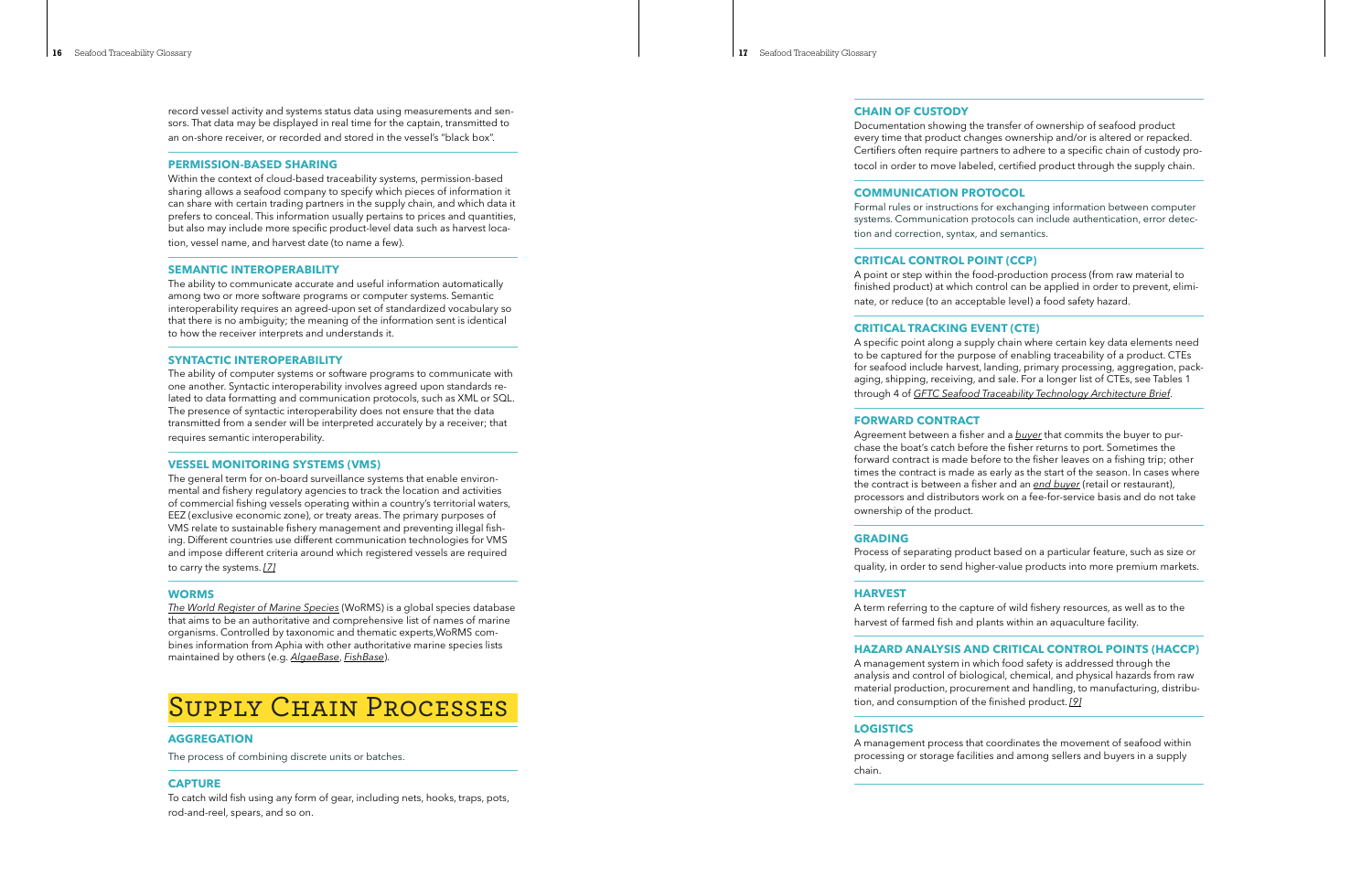#### **MASS BALANCE**

Accounting method typically used by auditors that ensures the total weight sold for a product does not exceed the total weight purchased. Often used for verifying certified product, mass balance does not always require physi cal separation of certified product from non-certified product.

#### **PROCESSED**

A seafood product that has been changed from its original form through cutting (e.g., heading & gutting, filleting, portioning), cooking/smoking, can ning, packaging, freezing, etc.

#### **SHARE**

To exchange information related to traceability with another entity, usually a trading partner.

#### **SHRINK**

This term has two common definitions: 1) Loss in weight of seafood due to dehydration; 2) Revenue loss from seafood that has not sold or has spoiled and must be discarded.

#### **TRACEABILITY**

Ability to track information about the origin and journey of seafood prod ucts as they pass through a supply chain. Traceability requires that the people and businesses in the supply chain have (a) systems to capture, manage, and share data; (b) mechanisms for physically linking products and data (such as tags or barcodes); (c) internal processes for tracking products and information about products as they undergo transformation, *[aggrega](#page-8-1) [tion](#page-8-1)*, disaggregation, and packaging within a facility; (d) supply chain visibil ity, and (e) the ability to verify that data are accurate and remain intact from origin to consumer.



To use traceability information or records to identify the origin, attributes, or history of a product within the supply chain.

#### **TRACK**

To follow a product or batch as it moves down the supply chain, toward the end user.

#### **TRANSFORMATION**

Any change made to a traceable item (such as a batch or single product) that affects its identity or characteristics. Transformation includes *[aggre](#page-8-1) [gation](#page-8-1)*, disaggregation, processing, value-added activities, packing, and repacking traceable items.

#### **VALUE-ADDED**

Amount by which the value of a seafood product is increased at a certain node in the supply chain due to specific production methods (e.g., fishing,

# LOGISTICS AND PRODUCT **CHARACTERISTICS**

handling, processing), added ingredients, packaging, or branding.

#### **BATCH (ALSO LOT)**



A defined quantity of seafood product that has undergone production or transformation at the same time and place, and under the same conditions. There is no standard for what can be considered a batch. A batch can be a single fish or tote, or facility's production from a single hour, a day, or even an entire year. In general, the smaller the batch size, the lower the amount of product at risk for food safety or security issues, and the less money and inventory a company would lose in the case of a recall.

#### **BILL OF LADING**

A document detailing the type, quantity, and destination of a seafood ship ment. The bill of lading serves as a contract between the shipping party and the *[transporter](#page-2-5)*. It also serves as a receipt of shipment when the shipment is delivered to the receiving party.

#### **CATCH CERTIFICATE**

A certificate required by individual countries or international groups of coun tries, such as Regional Fisheries Management Organizations (RFMOs), for validating origin of seafood product. Information required typically includes fishing vessel name, vessel registration number, species, catch area, landing date, total weight, and importer/exporter information. The EU catch certifi cates require the competent authority of the flag state (the country in which the fishing vessel is registered) to validate the catch, confirming it was caught in compliance with applicable laws and conservation measures. Catch certifi cates are one way the EU is attempting to combat *[IUU](#page-6-0)* fishing. The certificates also represent how the EU is trying to ensure traceability of fishery products.

#### **COMMODITY**

High-volume product aggregated from many sources and for which all the individual units are considered identical, regardless of how, where, when, or by whom they were produced or harvested. Units can be whole fish, filets, or value-add products.

#### **CONSUMER ITEM (SEE RETAIL TRADE UNIT)**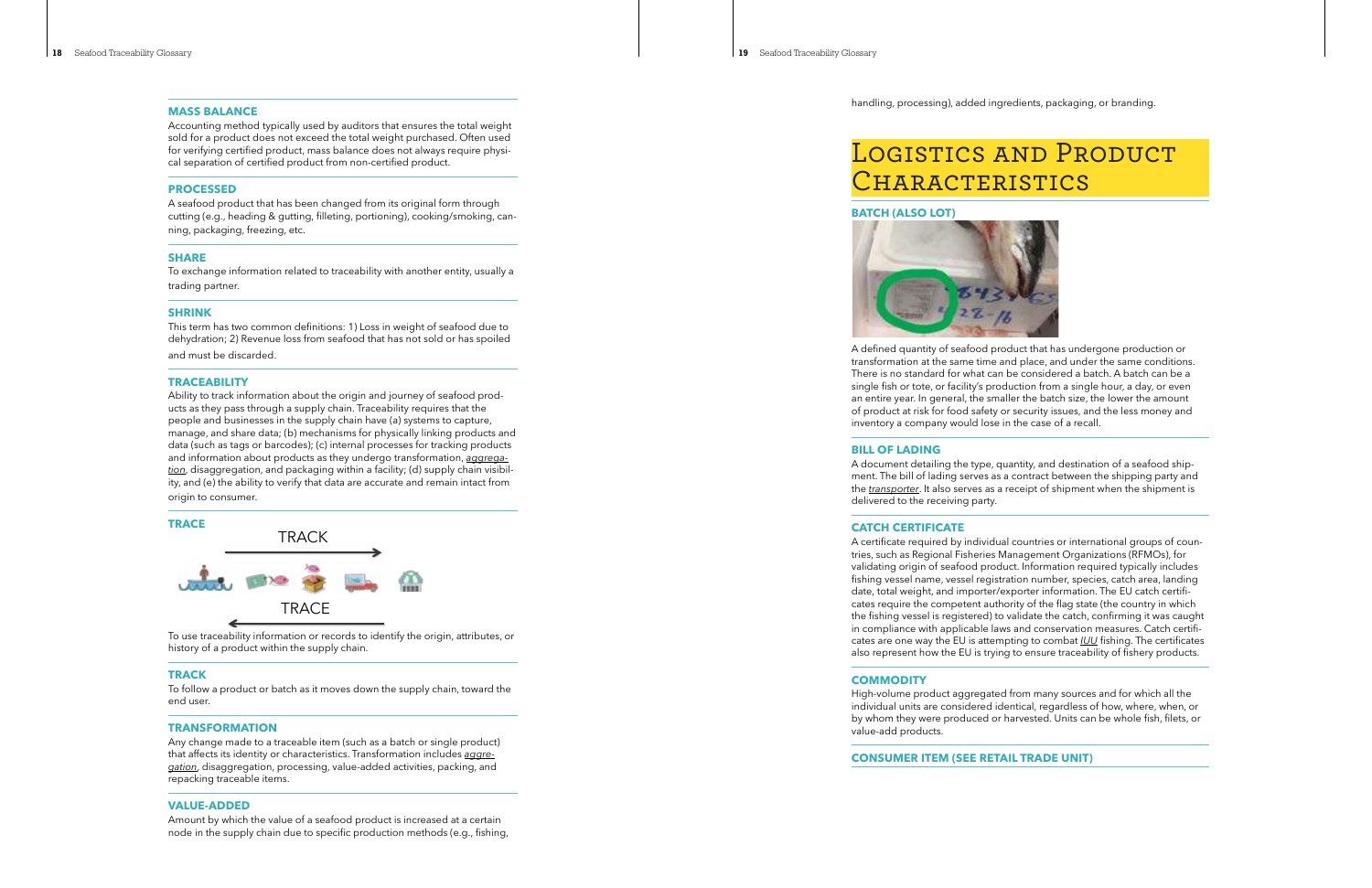#### **COUNTRY OF ORIGIN LABELING (COOL)**



A U.S. labeling law that requires retailers to include information to consum ers about the source of certain foods including wild and farmed fish, and fresh and frozen shellfish. An imported product must be labeled with the country of origin as declared to U.S. Customs and Border Protection at the time the product entered the United States; products that undergo substan tial transformation must be labeled with the country where that processing took place according to CPB *[rulings](http://rulings.cbp.gov/)*. This means seafood transformed in the U.S. may be labeled "From country X, processed within the United States." In addition to origin, method of production must also be included, distin guishing wild vs. farm-raised product. Seafood products exempt from COOL include any cooked, cured, or smoked products; seafood combined with other foods or sauces, or seafood that otherwise has been "restructured." Examples of this last distinction include fish sticks, canned tuna, and clam chowder. *[\[4\]](#page-11-3)*

#### **FISH TICKET (ALSO LANDING RECEIPT)**

An official State-issued form used to document details about individual commercial seafood landings occurring in that State. Most States issue booklets of uniquely numbered paper fish tickets (with 2-3 carbon copies each), which typically are filled out by the first receiver (e.g., processor or wholesaler). One copy of the fish ticket is given to the seller (e.g., fisher or vessel captain), one is sent to the State department responsible for fisheries, and one is kept by the first receiver. Each State creates its own forms.

#### **INVENTORY**



Physical amount of seafood product on hand and available for sale.

#### **LOGISTIC UNIT**

An aggregation of items (usually *[nonretail trade units](#page-10-0)* such as cases or

crates) packed specifically for transport or storage. Common logistic units are pallets and containers.

#### **LOT (SEE BATCH)**

#### <span id="page-10-0"></span>**MANIFEST**

A document listing the cargo, passengers, and crew on board a ship at the point of departure, which is delivered to customs or other officials upon land ing at the destination. The manifest may be used to verify consistency in the vessel's cargo and occupants between departure and arrival.

#### **NONRETAIL TRADE UNIT**

Cases or crates that are not labeled for individual sale, but instead contain individual retail units.

#### **QUOTAS**

Catch limits issued by a governing or regulatory body on the wild-catch or harvest of a fish stock or fishery resource. Quotas may be set for an entire fish ery (total allowable catch) and/or divided into individual fishing quotas (IFQ) for fishers. Quotas are typically set at the start of a fishing season and may be adjusted as fishing ensues and stocks are monitored.

#### **RETAIL TRADE UNIT (ALSO CONSUMER ITEM)**

Any item intended for sale to the end consumer. Retail trade units tend to be labeled with *[barcodes](#page-5-0)* that are scanned at the point of sale.

#### **STORIED FISH**

Seafood sold with accurate information about its journey from water to plate. This information explains where, when, and how the seafood was caught, who caught it, and often may include other compelling facts about the people or communities involved in the fishery.



#### **FISHING CO-OPS**

A seafood business that is owned and governed by the fishermen supplying fish to the business. Fishing co-ops can give fishermen higher prices for their fish than they might get otherwise, and may also provide dividends based on profits. Some fishing co-ops agree to rules around fishery management, product handling standards, or sell under a common brand.

#### **STANDARD-SETTING**

Often these are non-profit organizations that establish requirements or speci fications to ensure processes and products meet criteria for safety, efficiency, quality, etc. Examples involved in the seafood arena include entities establish ing guidelines around data identification and exchange and eco-label and certification organizations, such as:

## *AQUACULTURE STEWARDSHIP COUNCIL (ASC):*

Founded in 2012 by WWF and the Dutch Sustainable Trade Initiative, this not for profit organization sets standards for a certification and labeling program that aims to promote responsible aquaculture production.